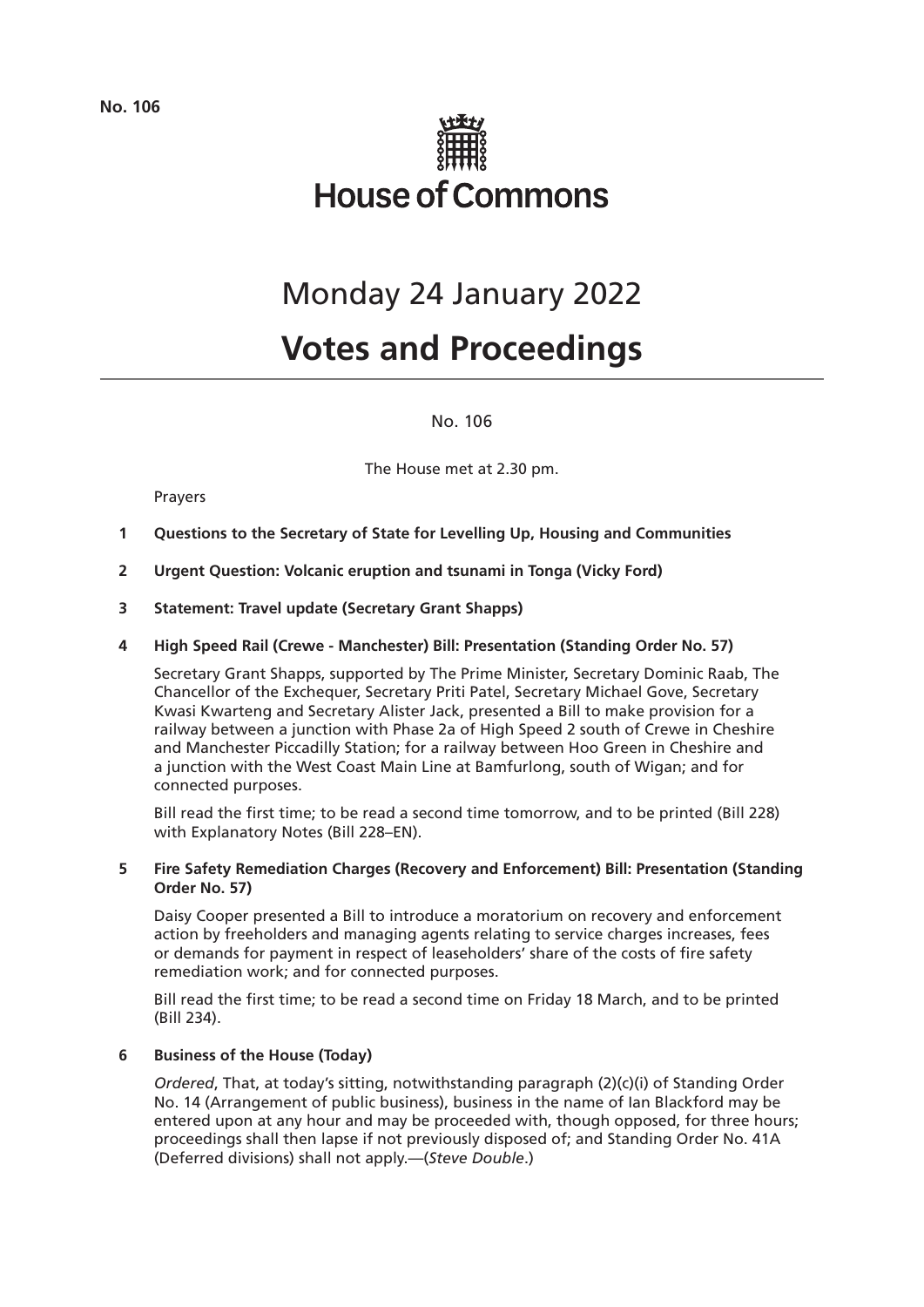Increases in the cost of living

Motion made and Question proposed, That this House notes there is a cost of living crisis hitting homes across the UK; regrets the UK Government's current plan of reductions in certain benefits and tax rises coupled with rising costs of the UK leaving the EU; is concerned that the UK has the worst levels of poverty and inequality in north west Europe and the highest levels of in-work poverty this century; and calls on the Government to take immediate action with a package of measures to boost incomes and reverse rising poverty, including reinstating the £20 universal credit uplift, introducing a Real Living Wage of at least £10 an hour, introducing an energy payment for low income households, and matching the Scottish Government's Scottish Child Payment for families across the UK.—(*David Linden*.)

The Deputy Speaker announced a time limit on backbench speeches (Standing Order No. 47(1)).

Owen Thompson claimed to move the closure (Standing Order No. 36).

Question put, That the Question be now put.

Question agreed to and Main Question accordingly put.

The House divided.

Division No. 167

Ayes: 57 (Tellers: Marion Fellows, Richard Thomson)

Noes: 0 (Tellers: Hywel Williams, Ben Lake)

Question accordingly agreed to.

*Resolved*, That this House notes there is a cost of living crisis hitting homes across the UK; regrets the UK Government's current plan of reductions in certain benefits and tax rises coupled with rising costs of the UK leaving the EU; is concerned that the UK has the worst levels of poverty and inequality in north west Europe and the highest levels of in-work poverty this century; and calls on the Government to take immediate action with a package of measures to boost incomes and reverse rising poverty, including reinstating the £20 universal credit uplift, introducing a Real Living Wage of at least £10 an hour, introducing an energy payment for low income households, and matching the Scottish Government's Scottish Child Payment for families across the UK.

# **8 Leasehold Reform (Ground Rent) Bill [Lords]: Programme (No. 2)**

*Ordered*, That the Order of 29 November 2021 (Leasehold Reform (Ground Rent) Bill [Lords] (Programme)) be varied as follows:

(1) Paragraphs (4) and (5) of the Order shall be omitted.

(2) Proceedings on Consideration shall (so far as not previously concluded) be brought to a conclusion two hours after the commencement of proceedings on the Motion for this Order.

(3) Proceedings on Third Reading shall (so far as not previously concluded) be brought to a conclusion three hours after the commencement of proceedings on the Motion for this Order.—(*Gareth Johnson*.)

# **9 Leasehold Reform (Ground Rent) Bill [Lords]: Consideration of the Bill, as amended in the Public Bill Committee**

New Clause NC1—(*Mike Amesbury*)—brought up, and read the first time.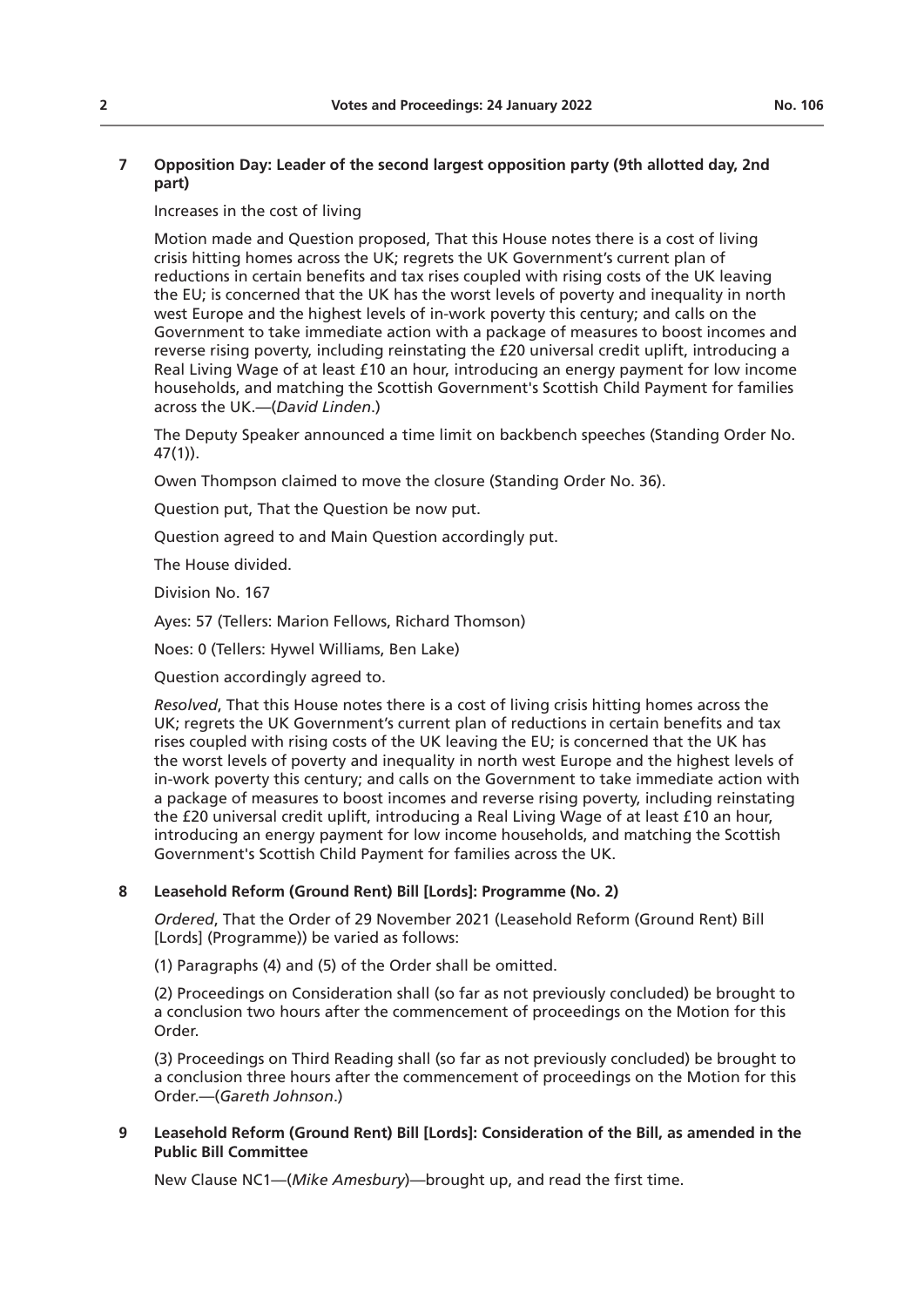Question put, That the Clause be read a second time.

The House divided.

Division No. 168

Ayes: 162 (Tellers: Mary Glindon, Gerald Jones)

Noes: 306 (Tellers: Amanda Solloway, Scott Mann)

Question accordingly negatived.

# **10 Leasehold Reform (Ground Rent) Bill [Lords]: Third Reading**

Christopher Pincher signified Queen's consent, as far as Her Majesty's interest is concerned.

Christopher Pincher signified Prince of Wales's consent, as far as his interest is concerned.

Bill read the third time, and passed with Amendments.

# **11 Statutory Instruments: Motions for Approval**

Motion made and Question put forthwith (Standing Order No. 118(6)), That the draft Motor Vehicles (Driving Licences) (Amendment) Regulations 2022, which were laid before this House on 29 November 2021, be approved.—(*Craig Whittaker*.)

Question agreed to.

#### **12 Adjournment**

Subject: Access to NHS dentistry services in Bristol and the South West (Darren Jones) *Resolved*, That this House do now adjourn.—(*Craig Whittaker*.)

Adjourned at 9.50 pm until tomorrow.

# Other Proceedings

# *General Committees: Reports*

#### **13 Second Delegated Legislation Committee**

Andrew Rosindell (Chair) reported the draft Competition Appeal Tribunal (Recording and Broadcasting) Order 2022.

# *General Committees: Appointments*

*The Speaker appoints the Chair of General Committees and members of Programming Sub-Committees, and allocates Statutory Instruments to Delegated Legislation Committees.*

*The Committee of Selection nominates Members to serve on General Committees (and certain Members to serve on Grand Committees).*

# **14 Down Syndrome Bill Committee**

Members: Gareth Davies discharged and Dr James Davies nominated in substitution.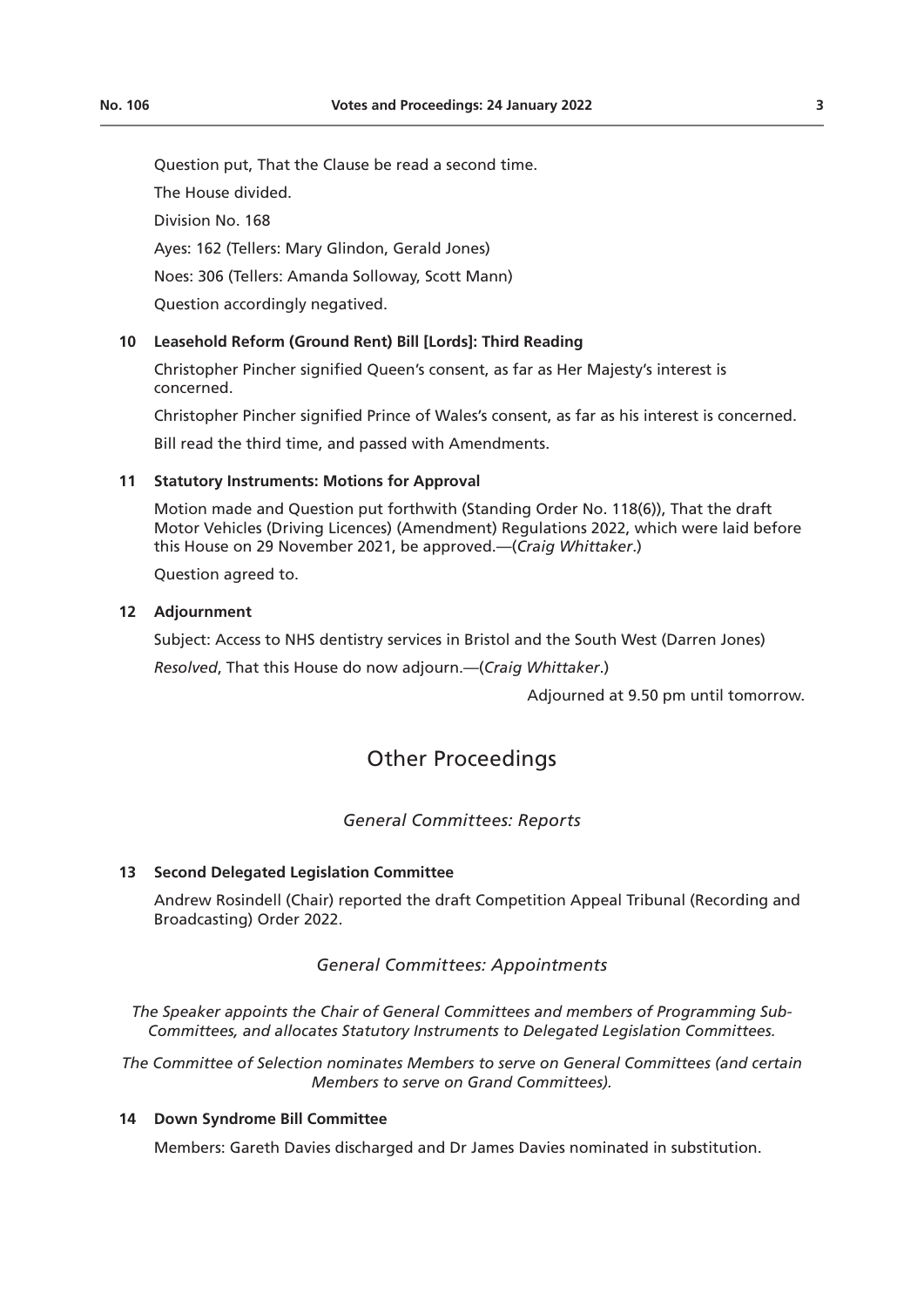#### **15 First Delegated Legislation Committee (Plastic Packaging Tax (Descriptions of Products) Regulations 2021 (SI, 2021, No. 1417))**

Members: Rob Butler, Ronnie Cowan, Dame Angela Eagle, Laura Farris, Barry Gardiner, Richard Graham, Ms Harriet Harman, Dr Neil Hudson, David Johnston, Andrew Jones, Daniel Kawczynski, Cherilyn Mackrory, Alan Mak, Abena Oppong-Asare, Bell Ribeiro-Addy, Liz Twist and Helen Whately discharged.

# **16 Third Delegated Legislation Committee (draft Trade Union (Levy Payable to the Certification Officer) Regulations 2022 and draft Trade Union (Power of the Certification Officer to Impose Financial Penalties) Regulations 2022)**

Members: Richard Fuller discharged and Kevin Hollinrake nominated in substitution.

**17 Fourth Delegated Legislation Committee (Local Government Finance Act 1988 (Non-Domestic Rating Multipliers) (England) (No. 2) Order 2021)**

Members: Karl McCartney discharged and Lia Nici nominated in substitution.

### **18 Fifth Delegated Legislation Committee (draft Health and Social Care Act 2008 (Regulated Activities) (Amendment) Regulations 2022)**

Members: Ian Levy discharged and Peter Gibson nominated in substitution.

**19 Sixth Delegated Legislation Committee (draft Misuse of Drugs Act 1971 (Amendment) Order 2022)**

Members: Mr Mark Francois, Katherine Fletcher, Kevin Hollinrake, Marco Longhi and Nigel Mills discharged and Harriett Baldwin, Felicity Buchan, Andy Carter, Ruth Edwards and Graham Stuart nominated in substitution.

*Reports from Select Committees*

#### **20 Administration Committee**

Record of the Committee's discussions at its meeting on 24 January, to be published (Sir Charles Walker).

#### **21 Public Accounts (Committee of)**

(1) *Academies Sector Annual Report and Accounts 2019–20*: Oral and written evidence, to be published (HC 994);

(2) *Correspondence with NHS England and NHS Improvement relating to the ministerial direction regarding contracts with independent sector providers*: Written evidence, to be published;

(3) *Financial sustainability of schools in England*: Written evidence, to be published (HC 650);

(4) *Test and trace update*: Written evidence, to be published (HC 182);

(5) *Timeliness of local auditor reporting on local government in England*: Written evidence, to be published (HC 171)

(Dame Meg Hillier).

# **22 Scottish Affairs Committee**

(1) *Union connectivity review*: Oral evidence, to be published (HC 1073);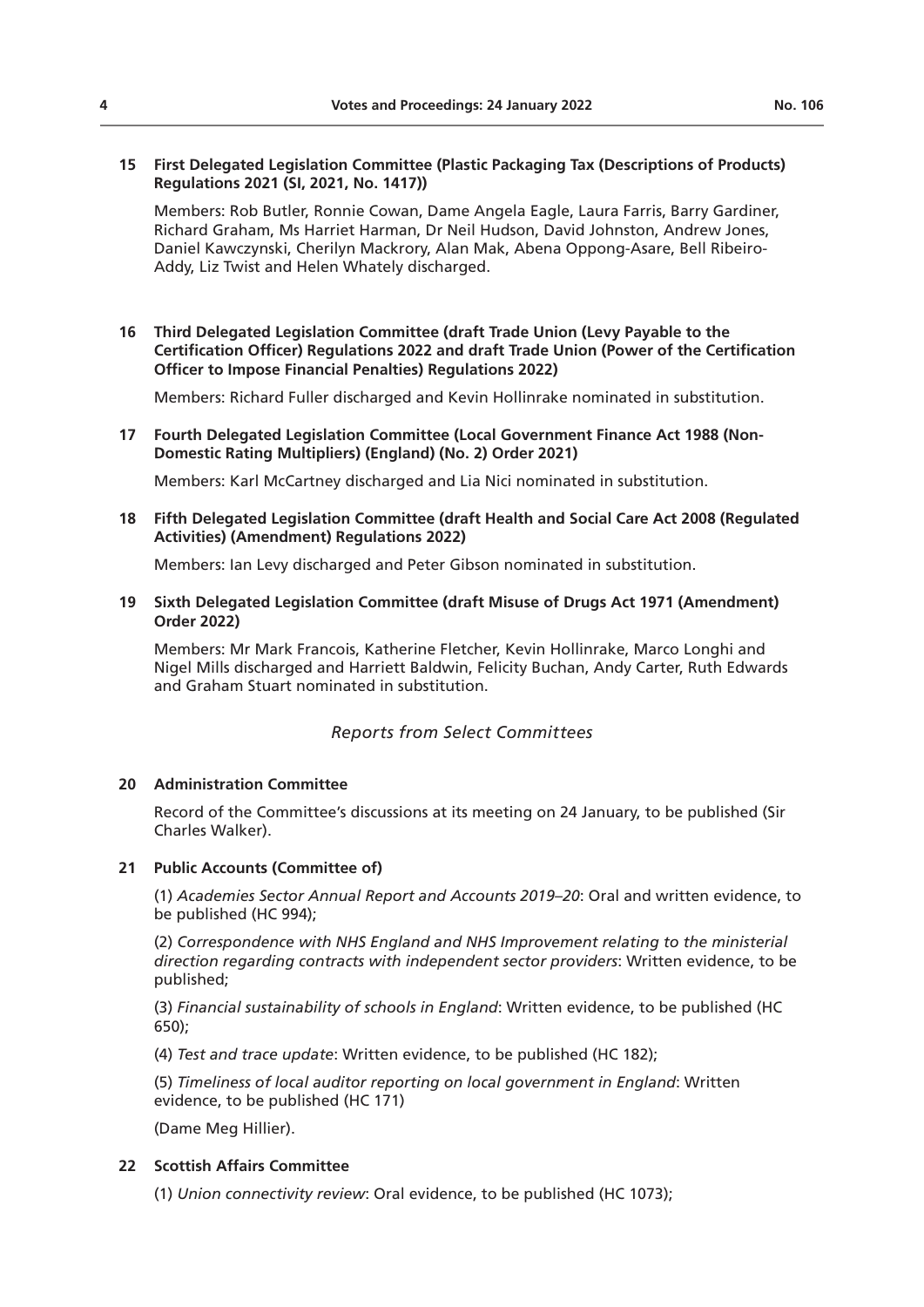(2) *Airports in Scotland*: Written evidence, to be published (HC 601);

(3) *Correspondence from the Secretary of State for Levelling Up, Housing and Communities and Minister for Intergovernmental Relations relating to the review of intergovernmental relations*: Written evidence, to be published

(Pete Wishart).

## **23 Treasury Committee**

(1) *Autumn Budget and Spending Review 2021*: Tenth Report, to be printed, with the formal minutes relating to the Report (HC 825);

(2) *Correspondence from the Financial Conduct Authority relating to Collateral (UK) Ltd*: Written evidence, to be published;

(3) *The work of the Treasury*: Written evidence, to be published (HC 912);

(4) *Work of the Financial Conduct Authority*: Written evidence, to be published (HC 146) (Mel Stride).

*Lindsay Hoyle*

Speaker

# Westminster Hall

The sitting began at 4.30pm.

Debate on e-petitions (Standing Orders No. 10(1)(a) and No. 145A(7))

#### **1 Throwline stations around open bodies of water**

*Resolved*, That this House has considered e-petition 575967, relating to throwline stations around open bodies of water.—(*Nick Fletcher*.)

*The sitting was suspended between 5.42 pm and 6.00 pm.*

#### **2 Requirements for employees to be vaccinated against COVID-19**

*Resolved*, That this House has considered e-petition 599841, relating to requirements for employees to be vaccinated against COVID-19.—(*Martyn Day*.)

Sitting adjourned without Question put (Standing Order No. 10(14)).

Adjourned at 7.29 pm until tomorrow.

*Eleanor Laing* Chairman of Ways and Means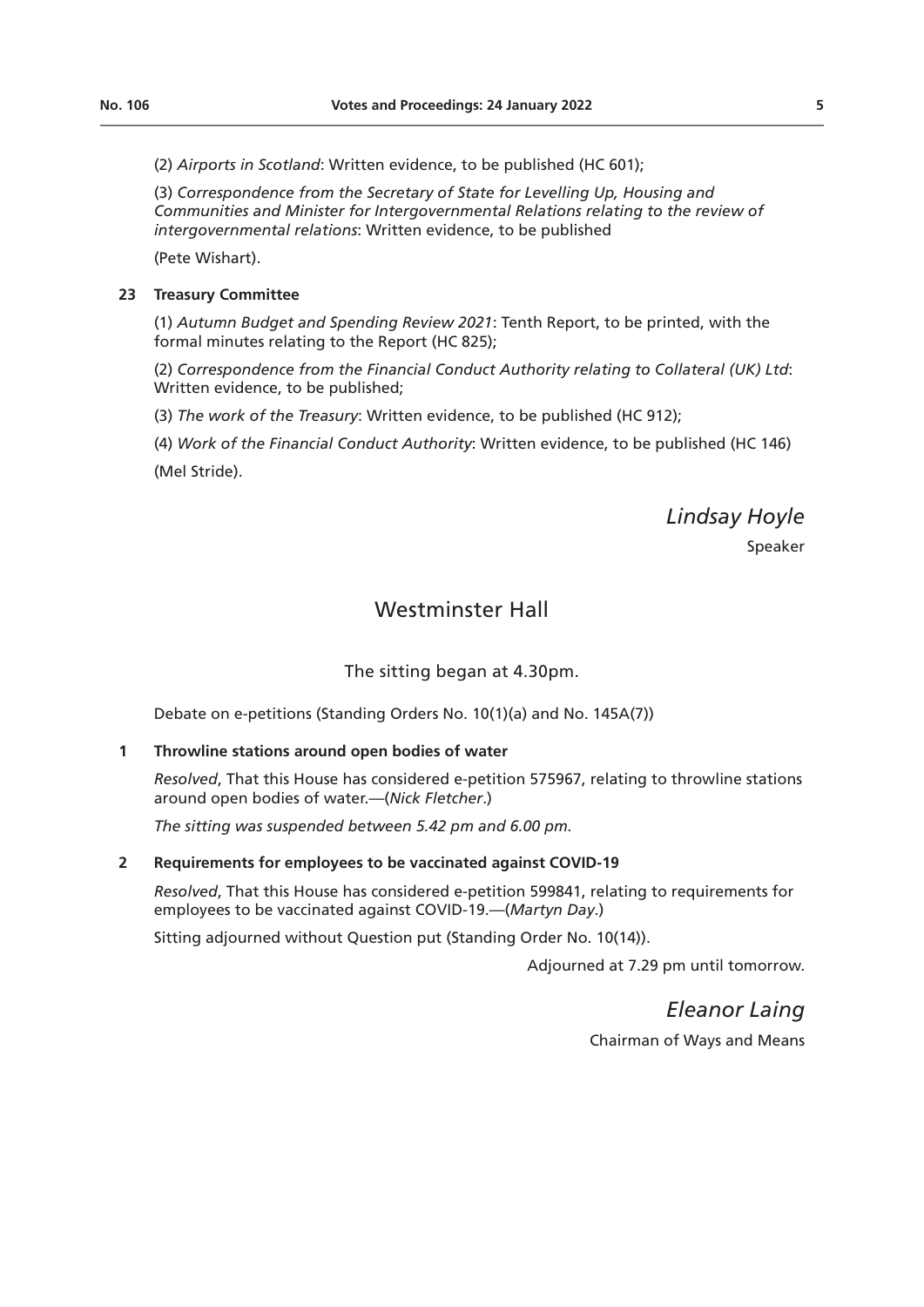# Papers Laid

## Papers subject to Affirmative Resolution

# **1 Civil Aviation**

Draft Airports Slot Allocation (Alleviation of Usage Requirements) Regulations 2022 (by Act), with an Explanatory Memorandum (by Command) (Secretary Grant Shapps)

#### **2 Constitutional Law**

Draft Scotland Act 2016 (Social Security) (Adult Disability Payment and Child Disability Payment) (Amendment) Regulations 2022 (by Act), with an Explanatory Memorandum (by Command) (Chloe Smith)

# **3 Local Government**

(1) Draft Cumbria (Structural Changes) Order 2022 (by Act), with an Explanatory Memorandum (by Command) (Kemi Badenoch)

(2) Draft North Yorkshire (Structural Changes) Order 2022 (by Act), with an Explanatory Memorandum (by Command) (Kemi Badenoch)

(3) Draft Somerset (Structural Changes) Order 2022 (by Act), with an Explanatory Memorandum (by Command) (Kemi Badenoch)

### **4 Road Traffic**

Draft Goods Vehicles (Licensing of Operators) (Amendment) Regulations 2022 (by Act), with an Explanatory Memorandum (by Command) (Secretary Grant Shapps)

Papers subject to Negative Resolution

#### **5 Education**

Education (Student Fees, Awards and Support) (Amendment) Regulations 2022 (SI, 2022, No. 57), dated 20 January 2022 (by Act), with an Explanatory Memorandum (by Command) (Michelle Donelan)

#### **6 Immigration**

Statement of Changes in Immigration Rules (HC 1019) (by Act), with an Explanatory Memorandum (by Command) (Secretary Priti Patel)

#### **7 Road Traffic**

Road Vehicles (Construction and Use) (Amendment) Regulations 2022 (SI, 2022, No. 59), dated 21 January 2022 (by Act), with an Explanatory Memorandum (by Command) (Secretary Grant Shapps)

#### **8 Social Security**

Universal Credit and Employment and Support Allowance (Claimant Commitment Exceptions) (Amendment) Regulations 2022 (SI, 2022, No. 60), dated 20 January 2022 (by Act), with an Explanatory Memorandum (by Command) (Chloe Smith)